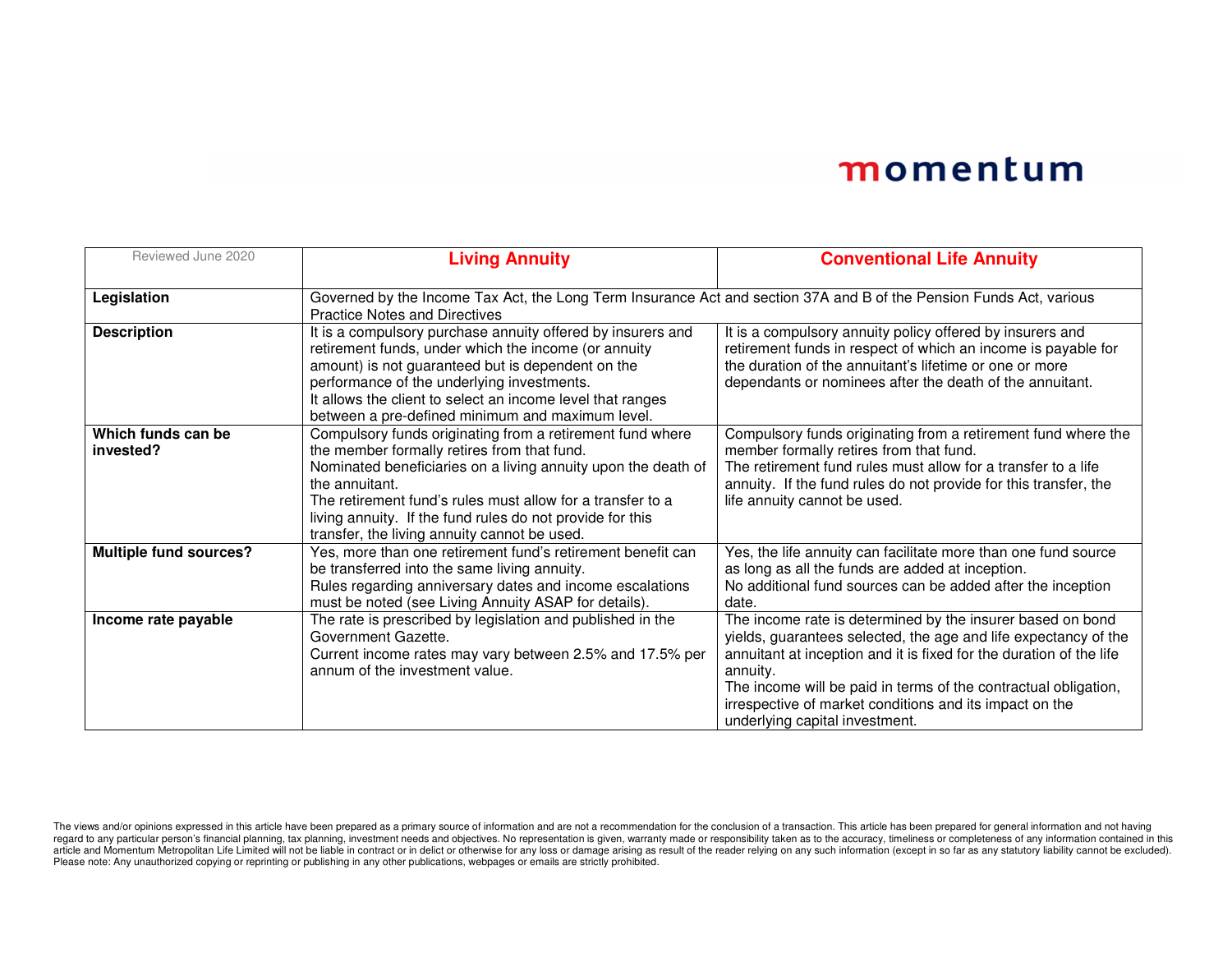|                      | <b>Living Annuity</b>                                                                                                                                                                                                                                                                                                                                                                                            | <b>Conventional Life Annuity</b>                                                                                                                                                                                                                                                                                                                                                                                                                                                                                                                                                                                                                                                                                                                                                      |  |
|----------------------|------------------------------------------------------------------------------------------------------------------------------------------------------------------------------------------------------------------------------------------------------------------------------------------------------------------------------------------------------------------------------------------------------------------|---------------------------------------------------------------------------------------------------------------------------------------------------------------------------------------------------------------------------------------------------------------------------------------------------------------------------------------------------------------------------------------------------------------------------------------------------------------------------------------------------------------------------------------------------------------------------------------------------------------------------------------------------------------------------------------------------------------------------------------------------------------------------------------|--|
| Income escalation    | Changes to the income rate can be made on the annual<br>anniversary of the living annuity.<br>Adjustments can be made within the prescribed income rate<br>limits.<br>If the income rate exceeds the investment return, it can<br>deplete the capital which can result in reduction of income.                                                                                                                   | Income escalations will be determined and set at inception of<br>the life annuity and is fixed for the term of the life annuity.                                                                                                                                                                                                                                                                                                                                                                                                                                                                                                                                                                                                                                                      |  |
| Income tax on income | The income is fully taxable.<br>Pay as you earn (PAYE) will be deducted from the income by the administrator.<br>If an annuitant had disallowed contributions to retirement funds during his lifetime, the section 10C exemption could result in<br>some or all of the income being exempt from income tax during any given year of assessment (Please consult the ASAP on<br>section 10C for more information). |                                                                                                                                                                                                                                                                                                                                                                                                                                                                                                                                                                                                                                                                                                                                                                                       |  |
| <b>Guarantees</b>    | No guarantees apply in respect of investment return and the<br>underlying capital is not guaranteed.                                                                                                                                                                                                                                                                                                             | The income rate is guaranteed for the duration of the life<br>annuity.<br>The annuitant can select a guaranteed term at inception that<br>results in the income being payable for at least that number of<br>years, irrespective of whether the annuitant dies during that<br>time. If the annuitant dies within the guaranteed term, the<br>income will continue to the beneficiary for the duration of the<br>guaranteed term. No commutation is possible.<br>In some instances, the annuitant can also select a spousal<br>guarantee resulting in the income being guaranteed for the<br>lifetime of the annuitant and their spouse.<br>The guarantees will impact the initial income rate provided and<br>the more extensive the guarantee, the lower the initial income<br>rate. |  |

The views and/or opinions expressed in this article have been prepared as a primary source of information and are not a recommendation for the conclusion of a transaction. This article has been prepared for general informa Please note: Any unauthorized copying or reprinting or publishing in any other publications, webpages or emails are strictly prohibited.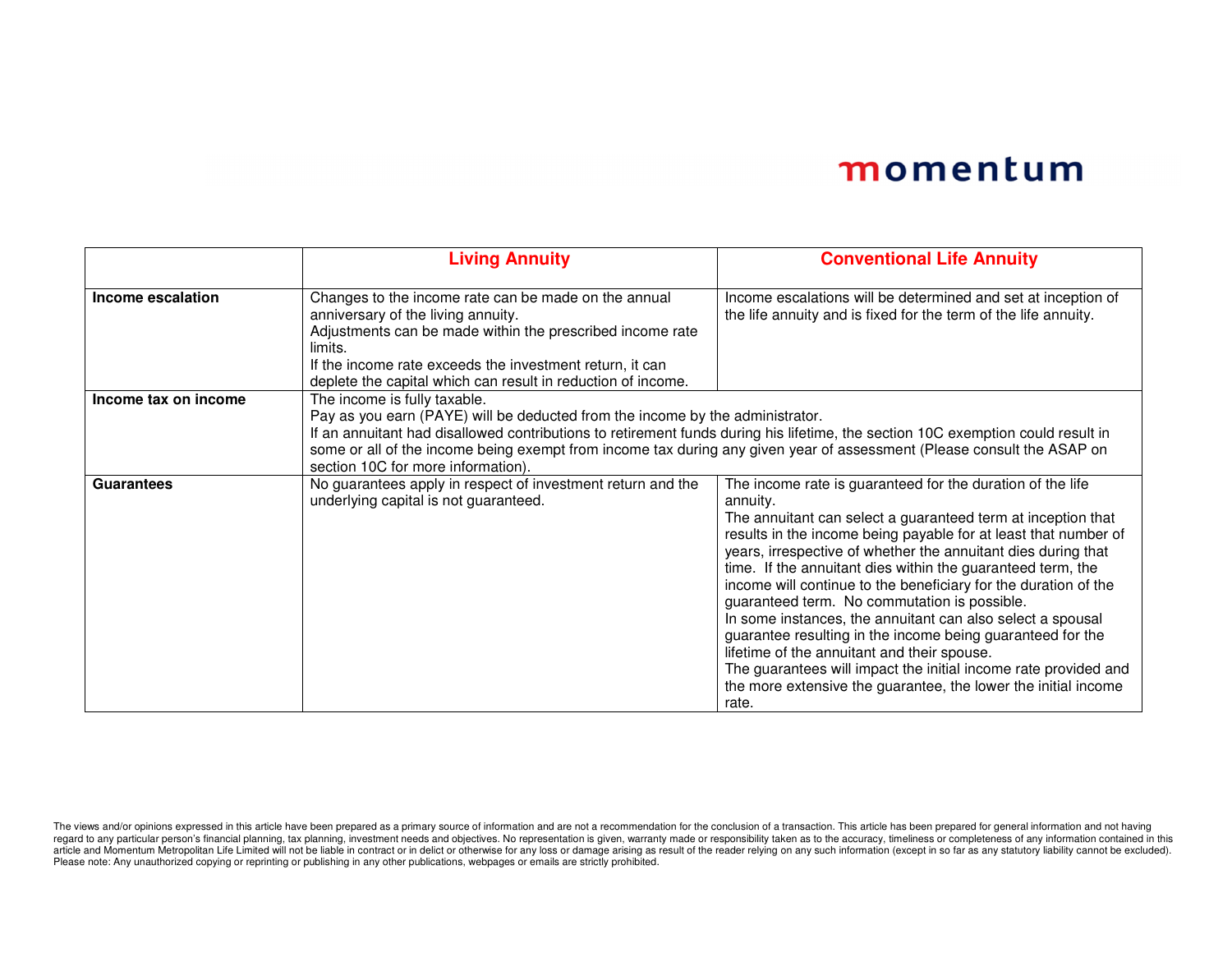|                               | <b>Living Annuity</b>                                                                                                  | <b>Conventional Life Annuity</b>                                                                                                  |  |
|-------------------------------|------------------------------------------------------------------------------------------------------------------------|-----------------------------------------------------------------------------------------------------------------------------------|--|
|                               |                                                                                                                        |                                                                                                                                   |  |
| <b>Investment risk</b>        | The investor bears the investment risk and the risk                                                                    | The administrator or insurer bears the investment risk as well                                                                    |  |
|                               | associated with their life expectancy.<br>If the underlying funds perform well, the annuitant will enjoy               | as the risk associated with the life expectancy of the annuitant.<br>The insurer is bound to the income rates and the contractual |  |
|                               | the benefits of the capital appreciation and the positive                                                              | guarantees provided, irrespective of poor market conditions.                                                                      |  |
|                               | impact on the income. If the funds perform poorly, the                                                                 | The insurer or administrator also carries the mortality risk                                                                      |  |
|                               | financial losses will have a direct impact on the annuitant and                                                        | associated with the life expectancy of the annuitant                                                                              |  |
|                               | the underlying capital can depreciate which in turn will reduce                                                        |                                                                                                                                   |  |
|                               | the income.                                                                                                            |                                                                                                                                   |  |
| <b>Investment decisions</b>   | The annuitant makes the investment decision and decides                                                                | The insurer invests the underlying funds as per their                                                                             |  |
|                               | which underlying funds to invest in.                                                                                   | investment principles and mandates. It has no impact on the<br>annuitant's income.                                                |  |
| Transferability               | The living annuity can be transferred to another living annuity                                                        |                                                                                                                                   |  |
|                               | at another administrator or insurer subject to the agreements                                                          | The life annuity cannot be transferred.                                                                                           |  |
|                               | in place between those companies.                                                                                      |                                                                                                                                   |  |
|                               | It can also be transferred to a traditional life annuity.                                                              |                                                                                                                                   |  |
| <b>Protection of benefits</b> | As the funds originate from a retirement fund, it is protected in terms of section 37A and B of the Pension Funds Act. |                                                                                                                                   |  |
|                               | The funds are also not accessible by the annuitant or their creditors.                                                 |                                                                                                                                   |  |
| Division upon divorce         | The funds in the living annuity and life annuity cannot be divided amongst spouses due to divorce.                     |                                                                                                                                   |  |
|                               | The funds are not accessible by the annuitant during their lifetime (except for exception below).                      |                                                                                                                                   |  |
|                               | The income payable can be considered when negotiating the maintenance to be payable.                                   |                                                                                                                                   |  |
| Access to funds prior to      | If the fund value falls below R125 000, the annuitant can                                                              | No access is possible.                                                                                                            |  |
| death                         | withdraw the fund value.                                                                                               |                                                                                                                                   |  |
|                               | The lump sum will be taxable in terms of the retirement fund                                                           |                                                                                                                                   |  |
|                               | tax table.                                                                                                             |                                                                                                                                   |  |

The views and/or opinions expressed in this article have been prepared as a primary source of information and are not a recommendation for the conclusion of a transaction. This article has been prepared for general informa Please note: Any unauthorized copying or reprinting or publishing in any other publications, webpages or emails are strictly prohibited.